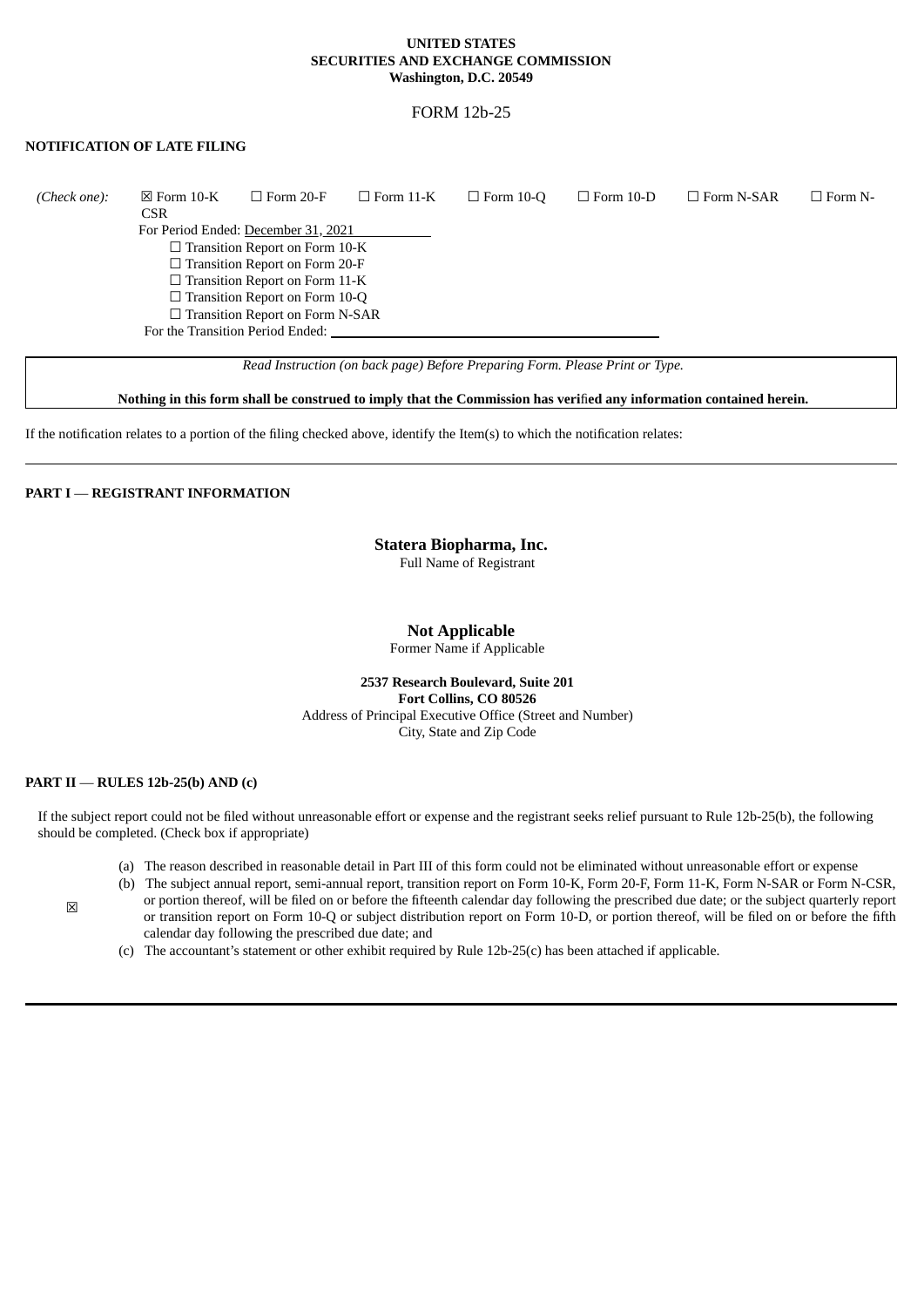#### **PART III** — **NARRATIVE**

State below in reasonable detail why Forms 10-K, 20-F, 11-K, 10-Q, 10-D, N-SAR, N-CSR, or the transition report or portion thereof, could not be filed within the prescribed time period.

Statera Biopharma, Inc. (the "**Registrant**") was unable, without unreasonable effort or expense, to file its Annual Report on Form 10-K for the period ended December 31, 2021 (the "**Annual Report**") by the filing date applicable to smaller reporting companies due to a delay experienced by the Registrant in completing its financial statements and other disclosures in the Annual Report. As a result, the Registrant is still in the process of compiling required information to complete the Annual Report and its independent registered public accounting firm requires additional time to complete its audit of the financial statements for the period ended December 31, 2021 to be included in the Annual Report. The Registrant anticipates that it will file the Annual Report no later than the fifteenth calendar day following the prescribed filing date.

# **PART IV** — **OTHER INFORMATION**

(1) Name and telephone number of person to contact in regard to this notification

| Peter<br>Aronstam | (888)        | 3-8802<br><b></b>   |
|-------------------|--------------|---------------------|
| Name              | Area<br>code | Telephone<br>Number |

(2) Have all other periodic reports required under Section 13 or 15(d) of the Securities Exchange Act of 1934 or Section 30 of the Investment Company Act of 1940 during the preceding 12 months or for such shorter period that the registrant was required to file such report(s) been filed? If answer is no, identify report(s).

 $Yes \boxtimes \cong No \square$ 

(3) Is it anticipated that any significant change in results of operations from the corresponding period for the last fiscal year will be reflected by the earnings statements to be included in the subject report or portion thereof?

 $Yes \boxtimes \cong No \square$ 

If so, attach an explanation of the anticipated change, both narratively and quantitatively, and, if appropriate, state the reasons why a reasonable estimate of the results cannot be made.

The Registrant anticipates that, due to the completion of its previously disclosed merger with Cytocom Inc. ("**Cytocom**") in July 2021 and the fact that the Company's financial statements now reflect the historical results of Cytocom prior to the completion of the merger, and do not include the historical results of the Registrant prior to the completion of the merger, there will be a significant change in results of operations from the fiscal period ended December 31, 2020. These changes will be reflected by the statements of operations to be included in the subject report. The Company anticipates reporting significant changes in, among other things, its revenues, research and development expenses, sales and marketing expenses, other income and expense, in particular impairment loss, and general and administrative costs, but at this time cannot reasonably estimate the amount of these or other changes because the Company's independent registered public accounting firm has not yet completed the audit of the Company's financial statements.

#### **Cautionary Note Regarding Forward-Looking Statements**

This Form 12b-25 contains forward-looking statements that involve risks and uncertainties. Forward-looking statements give our current expectations of forecasts of future events. All statements other than statements of current or historical fact contained in this filing, including statements regarding our future financial position, business strategy, new products, budgets, liquidity, cash flows, projected costs, regulatory approvals or the impact of any laws or regulations applicable to us, and plans and objectives of management for future operations, are forward-looking statements. The words "anticipate," "believe," "continue," "should," "estimate," "expect," "intend," "may," "plan," "project," "will," and similar expressions, as they relate to us, are intended to identify forward-looking statements. We have based these forward-looking statements on our current expectations about future events. While we believe these expectations are reasonable, such forward-looking statements are inherently subject to risks and uncertainties, many of which are beyond our control. Given these risks and uncertainties, you are cautioned not to place undue reliance on such forward-looking statements. The forwardlooking statements included in this filing are made only as of the date hereof. We do not undertake any obligation to update any such statements or to publicly announce the results of any revisions to any of such statements to reflect future events or developments.